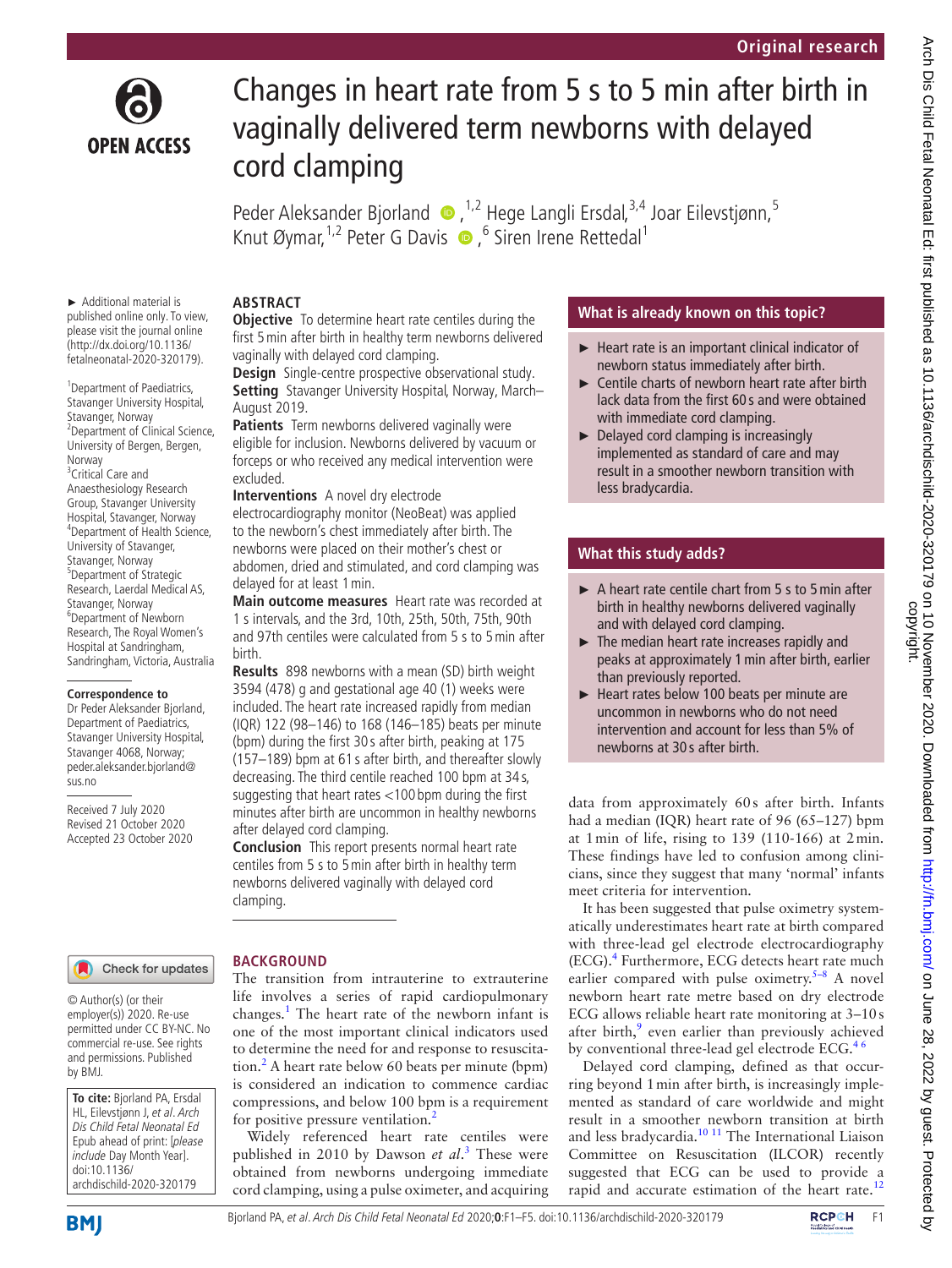The aim of this study was to describe the pattern of heart rate changes during the first minutes after birth in uncompromised term newborns delivered vaginally and undergoing delayed cord clamping, using a dry electrode ECG-based newborn heart rate monitor.

# **METHODS**

# **Setting**

This study was conducted at Stavanger University Hospital, Norway, from March to August 2019. Stavanger University Hospital serves a population of 350000 with approximately 4500 deliveries annually and is the only hospital in the region with delivery and newborn services. A midwife and a nurse assistant are present at each birth and may call on an obstetrician for assistance whenever needed. Delayed cord clamping is implemented as standard procedure.

# **Inclusion and exclusion process**

All women admitted to the department of obstetrics in labour at term  $(\geq)37$  weeks of gestation) were asked to participate in the study. Newborns delivered by caesarean section or assisted delivery (ie, vacuum or forceps) and newborns who received any medical interventions (eg, supplementary oxygen or assisted ventilation) at birth were excluded.

## **Data collection**

Laerdal Global Health (Stavanger, Norway) developed a novel neonatal heart rate metre named NeoBeat, incorporating dry electrodes in an abdomen-shaped circlet for rapid application to the newborn. Instead of gel electrodes used in traditional three-lead ECG, NeoBeat uses dry electrodes, and thorough skin cleaning prior to application is unnecessary. The NeoBeat heart rate algorithm is based on a zero-crossing count algorithm<sup>[13](#page-4-8)</sup> that adds a proprietary layer that includes noise detection and noise handling. Motion is the primary source of ECG distortion, and the algorithm uses measured acceleration energy as well as ECG features such as amplitude and rate variability to determine when there is likely too much motion to get a reliable heart rate. A predecessor of NeoBeat, based on the same technology, was used in a study in Tanzania, and heart rate was registered within  $3-10s$  after birth.<sup>[14](#page-4-9)</sup> NeoBeat displays the newborn's heart rate and can transfer heart rate data via Bluetooth Low Energy to the Liveborn tablet application (Laerdal Global Health, Stavanger, Norway).

During the study period, each delivery room was equipped with a NeoBeat. If prospective parental consent was given, the nurse assistant attending the birth carried a tablet (iPad, Apple, Cupertino California, USA) with the Liveborn application installed. The nurse assistant marked the exact time of birth (ie, time when the whole body was delivered) by starting a counter in the application, and the dry electrodes were applied to the newborn by the midwife without delay ([online supplemental](https://dx.doi.org/10.1136/fetalneonatal-2020-320179)  [figure 1](https://dx.doi.org/10.1136/fetalneonatal-2020-320179)). Midwifes were trained in the use of the NeoBeat and the Liveborn application using manikins, and data collection was trialled during a pilot phase before study commencement. The newborn was managed in accordance with standard guidelines: drying and stimulation, immediate skin-to-skin contact and delayed cord clamping for at least 1min. The Liveborn application recorded real-time heart rate data from the ECG

every second during the data collection period. NeoBeat did not provide heart rate if it detected that the signal was too distorted with noise or motion artefacts. The nurse assistant marked the time of cord clamping in the application. The heart rate was recorded for the first 5min after birth, or until the cord was clamped if this occurred beyond 5min. Data collection did not interfere with the routine handling of the newborns after birth. Patient and birth characteristics were extracted from the medical record.

## **Data analysis**

We excluded cases where time of birth or heart rate data were suspected to be erroneous based on the following criteria: (1) if the heart rate was registered by the ECG before the recorded time of birth and (2) less than 30s of heart rate registered during data collection.

## **Statistics**

Using an SD for the heart rate of 21 bpm, as reported by Linde *et al*,<sup>[14](#page-4-9)</sup> a sample size calculation showed that  $\geq 68$  observations were needed at each second to estimate the median heart rate with a margin of error of less than  $\pm 5$  bpm. To obtain a margin of error of less than ±5bpm for the estimate of the 10th and 90th centiles, sample size calculations showed that at least 482 observations were required.[15](#page-4-10) We planned to include 500–1000 newborns to ensure sufficient good quality data. Heart rate data were extracted using Mathlab 2019a (MathWorks, Natick, Massachusetts, USA). Data were analysed, and charts were drawn in R V.3.6.2 (R Core Team 2019, Vienna, Austria). Continuous variables are presented as mean (SD) when normally distributed, and median (IQR) when non-normally distributed. Centile charts were drawn by calculating centiles empirically and then smoothing them using the local regression method (LOESS).<sup>16</sup>

# **Ethics**

Written parental consent was obtained prior to inclusion.

# **RESULTS**

In total, 1764 newborns were delivered vaginally at term during the study period. Consent was obtained for the inclusion of 1416 newborns in the data collection. Of those, 424 were excluded due to: (1) connectivity/technical issues during data collection  $(n=231)$ , (2) instrumental delivery  $(n=142)$  and (3) medical interventions after birth (n=51). Another 94 newborns were excluded during data analysis because the NeoBeat registered heart rate before the recorded time of birth (n=75) or too few heart rate observations were registered (n=19). The remaining 898 newborns were included in the analysis, and their characteristics are presented in [table](#page-2-0) 1.

Time of cord clamping was recorded in 784 newborns, and umbilical cord blood values were available for 854 newborns. [Figure](#page-2-1) 1 shows an overview of the inclusion and exclusion process.

A total of 227038 individual heart rate observations were registered, resulting in a median (IQR) of 276 (243–286) heart rate observations for each newborn, and 808 (741–819) individual heart rate observations at each second during the 5min study period. At least 68 individual heart rate observations were reached at 5 s (n=77) and at least 482 individual heart rate observations were reached at  $14s$  (n=510) after birth. The numbers of individual heart rate observations recorded at each second after birth are displayed in [figure](#page-2-2) 2. The heart rate centiles from 5 s after birth are shown in [table](#page-2-3) 2 and [figure](#page-3-0) 3.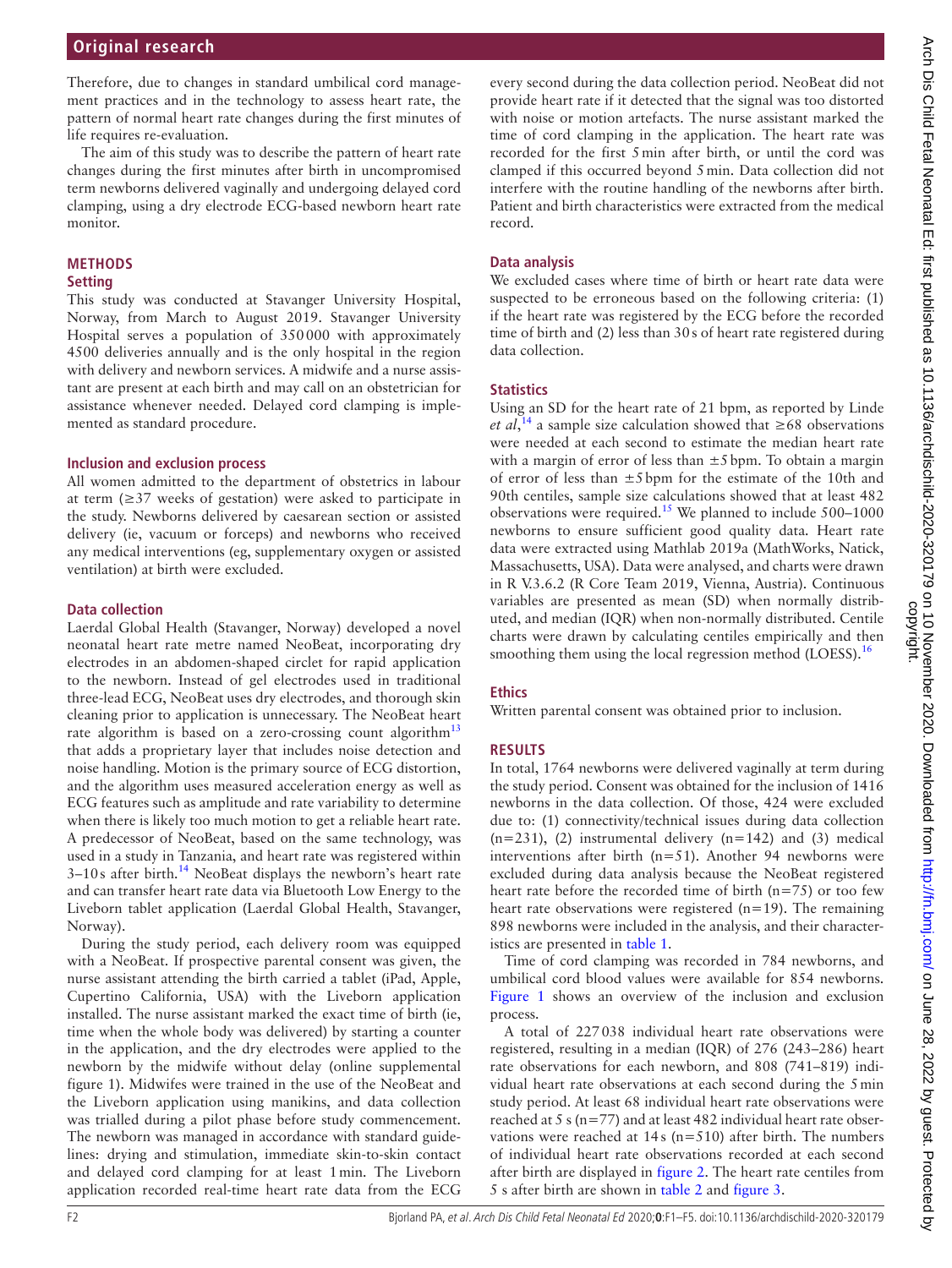<span id="page-2-0"></span>

| <b>Table 1</b> Newborn characteristics            |               |  |  |  |  |  |  |
|---------------------------------------------------|---------------|--|--|--|--|--|--|
|                                                   | Total (n=898) |  |  |  |  |  |  |
| Gestational age (weeks)                           | 40(1)         |  |  |  |  |  |  |
| Weight (gram)                                     | 3594 (478)    |  |  |  |  |  |  |
| Male gender                                       | 439 (51)      |  |  |  |  |  |  |
| Apgar scores                                      |               |  |  |  |  |  |  |
| 1 min Apgar                                       | $9(9-10)$     |  |  |  |  |  |  |
| 5 min Apgar                                       | $10(10-10)$   |  |  |  |  |  |  |
| 10 min Apgar                                      | $10(10-10)$   |  |  |  |  |  |  |
| Umbilical cord blood values*                      |               |  |  |  |  |  |  |
| Arterial pH                                       | 7.35(2.53)    |  |  |  |  |  |  |
| Arterial base deficit (mmol/L)                    | 3.7(2.4)      |  |  |  |  |  |  |
| Venous pH                                         | 7.34(0.07)    |  |  |  |  |  |  |
| Venous base deficit (mmol/L)                      | 4.1(2.1)      |  |  |  |  |  |  |
| Time after birth to cord clamp (s)                | 319 (244-412) |  |  |  |  |  |  |
| Time after birth to the first heart rate data (s) | $13(9-22)$    |  |  |  |  |  |  |

Male gender presented as n (%); Apgar scores, time to cord clamp and time to the first heart rate data presented as median (IQR); all remaining results presented as mean (SD).

\*Available in 854 newborns.

†Available in 784 newborns.

The median (IQR) heart rate was 122 (98–146) bpm at 5 s after birth, after which it increased rapidly to 175 (157–189) bpm at 61s after birth. During the following minutes, the median (IQR) heart rate slightly decreased to approximately 167 (152–179) bpm at 5min after birth. Heart rates below 100 bpm were uncommon, and the 10th and 3rd centiles crossed 100 bpm at 22 and 34s after birth, respectively.

#### **DISCUSSION**

In this study, we describe the pattern of normal heart rate changes using centiles during the first 5min after birth in term newborns delivered vaginally, in a setting with delayed cord clamping as standard of care. A novel ECG application method made it feasible to achieve heart rate measurements from 5 s after birth, filling a gap in the existing literature. The heart rate centiles from Dawson *et al*[3](#page-4-2) did not include the first minute after birth. This is of importance, as resuscitation guidelines recommend resuscitative actions during the first 60s after birth based



<span id="page-2-1"></span>



<span id="page-2-2"></span>**Figure 2** Number of individual heart rate observations at each second after birth.

on the newborn's heart rate as well as breathing. Most guidelines recommend initiation of positive pressure ventilation and oxygen saturation monitoring of infants with heart rates below 100 bpm.[12](#page-4-7)

Our findings differ from the existing centile charts by Dawson *et al*, [3](#page-4-2) where heart rates below 100 bpm were commonly observed in healthy newborns during the first minutes after birth. In our study, a heart rate below 100 bpm after 30s of life was rare. Our results may provide support for the controversial recommendation to provide respiratory support to newborns with heart rates below 100 bpm. Studies of compromised infants requiring assistance are required to progress this question.

Furthermore, Dawson *et al*<sup>[3](#page-4-2)</sup> reported that the 50th centile heart rate reached a plateau of around 160 bpm at 3min after birth, whereas our results suggest an early peak of approximately 175 bpm within the first minute after birth, thereafter slowly decreasing. The recent study of Padilla-Sánchez *et al*[11](#page-4-12) assessed heart rates using pulse oximetry during the first 10min of life after delayed cord clamping. They found an earlier stabilisation of heart rate compared with Dawson *et al*. [3](#page-4-2) They attributed this difference to the haemodynamic effects of delayed cord clamping. However, their results differ from ours in that they

<span id="page-2-3"></span>**Table 2** Heart rate centiles the first 5min after birth for term newborns delivered vaginally with delayed cord clamping and no medical intervention

| Seconds<br>after birth | Heart rate (bpm) centiles |      |      |      |      |      |      |  |
|------------------------|---------------------------|------|------|------|------|------|------|--|
|                        | 3rd                       | 10th | 25th | 50th | 75th | 90th | 97th |  |
| 5                      | 64                        | 78   | 98   | 122  | 146  | 162  | 169  |  |
| 10                     | 69                        | 82   | 102  | 129  | 154  | 172  | 182  |  |
| 20                     | 81                        | 95   | 123  | 155  | 177  | 191  | 202  |  |
| 30                     | 93                        | 111  | 146  | 168  | 185  | 198  | 208  |  |
| 40                     | 101                       | 122  | 152  | 172  | 187  | 199  | 210  |  |
| 50                     | 104                       | 127  | 155  | 174  | 189  | 199  | 209  |  |
| 60                     | 106                       | 131  | 157  | 174  | 189  | 199  | 208  |  |
| 90                     | 109                       | 138  | 157  | 173  | 187  | 197  | 204  |  |
| 120                    | 112                       | 139  | 156  | 171  | 185  | 195  | 203  |  |
| 150                    | 112                       | 136  | 154  | 169  | 183  | 194  | 203  |  |
| 180                    | 114                       | 136  | 153  | 168  | 182  | 192  | 203  |  |
| 210                    | 117                       | 137  | 153  | 167  | 182  | 192  | 202  |  |
| 240                    | 118                       | 138  | 153  | 167  | 181  | 192  | 202  |  |
| 270                    | 119                       | 138  | 152  | 167  | 180  | 192  | 201  |  |
| 300                    | 120                       | 137  | 152  | 167  | 179  | 191  | 199  |  |
| bom, beats per minute. |                           |      |      |      |      |      |      |  |

Bjorland PA, et al. Arch Dis Child Fetal Neonatal Ed 2020;**0**:F1–F5. doi:10.1136/archdischild-2020-320179 F3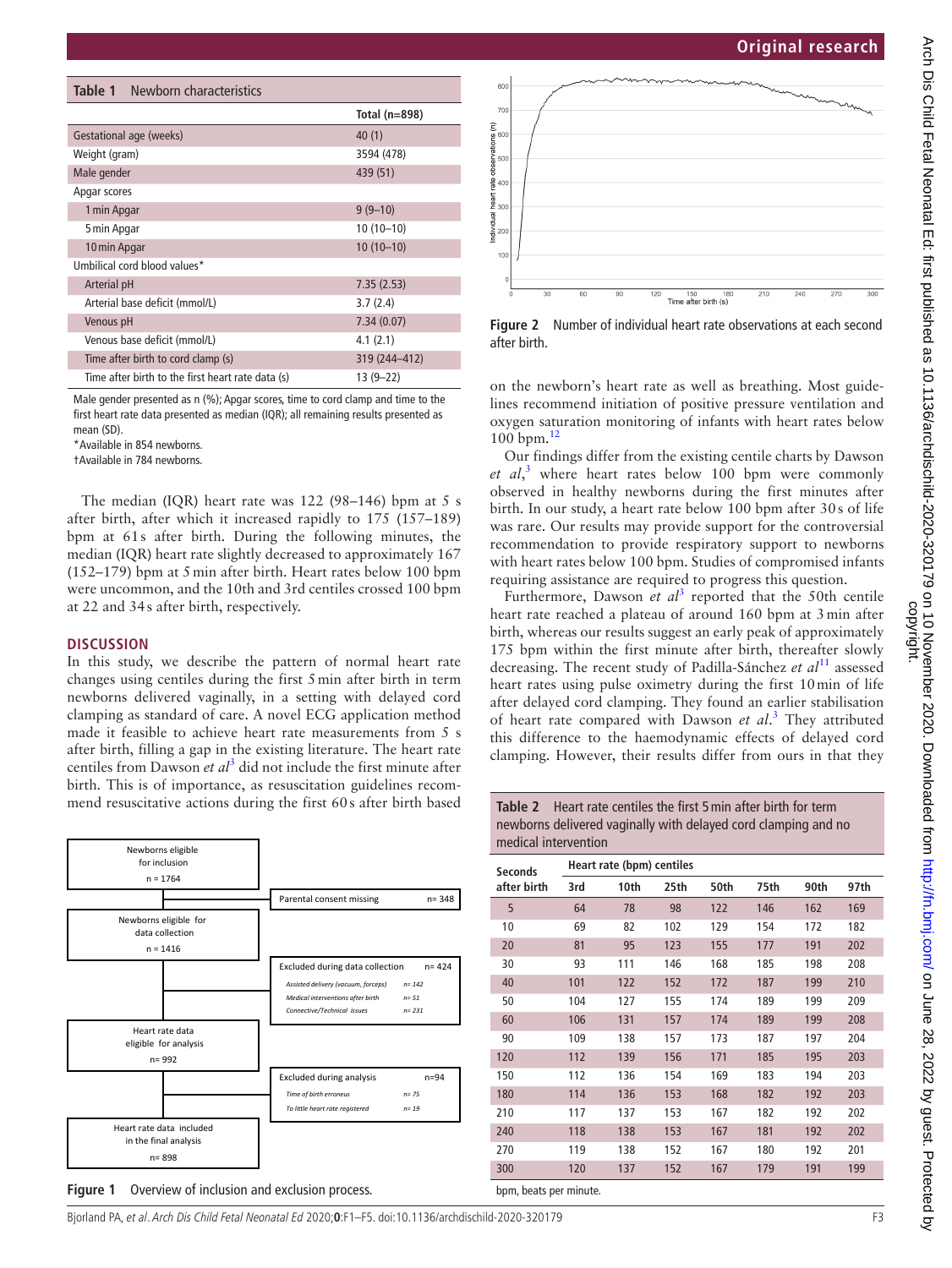

<span id="page-3-0"></span>**Figure 3** The 3rd, 10th, 25th, 50th, 75th, 90th and 97th heart rate centiles from 5 s after birth for vaginally born term newborns with delayed cord clamping and no medical intervention.

found that heart rates below 100 bpm are to be expected in at least 10% of all healthy newborns the first minute after birth.

In our study, we recorded heart rates by ECG, whereas Dawson et al<sup>[3](#page-4-2)</sup> and Padilla-Sánchez C et al<sup>11</sup> conducted their studies using a pulse oximeter. Pulse oximetry may underestimate heart rates when compared with ECG, especially during the first minutes of life, $4^7$  and might have contributed to the lower heart rates and slower rise in heart rate measured by Dawson and Padilla-Sánchez *et al*. We believe that the different methods of measuring heart rates provide an important explanation for the differences between the centiles of Dawson and ours. ILCOR suggests that in babies requiring resuscitation, ECG can be used to provide a rapid and accurate estimation of heart rate. Hence, a reference range for heart rates obtained using ECG is required.

During labour, the normal baseline fetal heart rate is 110–160 bpm. Brief decelerations to 100–120 are common, attributed to vagal activation in association with uterine contractions.[17 18](#page-4-13) The same changes may occur as the newborn descends through the birth canal, and our results suggest a drop in heart rate immediately prior to birth, followed by a rapid increase during the first minute of life.

Delayed cord clamping is considered beneficial for the cardiovascular transition and newborn outcomes.[19](#page-4-14) The immediate effect of delayed cord clamping on heart rate is not clear, and randomised controlled studies on ventilated preterm lambs show conflicting results.<sup>[10 20](#page-4-6)</sup> Clinical studies on newborns confirm that delayed cord clamping results in a lower heart rate during the first minutes after birth. $21 22$  Importantly, these studies were conducted with a pulse oximeter. Our study did not analyse heart rate in relation to cord clamping and therefore cannot draw conclusions regarding the impact of delayed cord clamping on heart rate.

All newborns in the present study were delivered vaginally. In the study by Dawson *et al*,<sup>[3](#page-4-2)</sup> nearly 50% of the newborns were delivered by caesarean section. They reported a slower rise in heart rate and stabilisation at a lower level around 150 bpm in newborns born by caesarean sections compared with vaginal births (stabilising around 160 bpm). Similar findings were reported by Gonzales and Salirrosas, $2^3$  describing lower heart rate obtained by pulse oximetry in newborns born by caesarean sections compared with vaginal births. Our centile charts are only applicable to term newborns born vaginally, and studies on normal heart rate measured by ECG in newborns born by caesarean sections are required.

## **Limitations**

The time of the first heart rate detection varied between newborns. For half of the included newborns, the heart rate was detected from 13s, whereas for 75%, the heart rate was detected from 22s. Even some healthy newborns require stimulation after birth, which will possibly delay the heart rate detection of the NeoBeat due to motion, and these newborns could possibly also have a different heart rate than those without need of stimulation. We have no reason to believe that this has a major impact on the results, but the presented heart rates for the first 15–20s could be considered more cautiously.

There was a high percentage of missed registrations due to technical issues. This was mostly due to the interruptions in the Bluetooth connection between NeoBeat and the Liveborn application. However, this occurred at random and should not create a bias. To make data collection less intrusive to the parents, we assigned data collection to the attending midwives and nurse assistants. The staff therefore operated the NeoBeat and the application while carrying out other tasks, possibly contributing to the relatively high number of missed cases due to technical issues and erroneous recordings. Dispersing data collection to several individuals may affect validity. However, all personnel involved in data collection were thoroughly instructed in all procedures. Finally, the reference values presented in this study are obtained by ECG and cannot be applied as reference values for heart rates measured by pulse oximetry.

### **CONCLUSION**

Using novel dry electrode ECG technology, this study describes the pattern of normal heart rate changes from 5 s to 5min after birth in healthy, vaginally delivered term newborns undergoing delayed cord clamping. The median heart rate rapidly increased from 122 bpm at 5 s after birth to a maximum of 175 bpm at approximately 1min after birth. The third centile crossed 100 bpm at 34s, suggesting that heart rates <100bpm during the first minutes after birth are uncommon in healthy newborns after delayed cord clamping.

**Acknowledgements** We would like to thank all the midwives and nurse assistants in the labour units at Stavanger University Hospital and parents with their newborns participating in this study. We would also like to thank Anastasia Ushakova for statistical counselling.

**Contributors** PAB, SIR, HLE and KØ designed the study protocol. PAB and SIR practically implemented, supervised and carried out the study and the data collection on site. JE extracted and PAB analysed the heart rate data. All authors participated in the interpretation of the results. PAB drafted the initial manuscript. All authors read, revised and approved the final manuscript.

**Funding** PAB has an unconditional PhD grant from the Laerdal Foundation (Grant Number 30026) and SR has an unconditional Post Doc grant from the Laerdal Foundation (Grant Number 50007), Stavanger, Norway. NeoBeats were provided by Laerdal Medical.

**Disclaimer** The external funding sources had no role in study design, data collection, data analysis, data interpretation, writing of the report or in the decision to submit the paper for publication. All authors had full access to all the data in the study and had final responsibility for the decision to submit for publication.

**Competing interests** JE is employed at Laerdal Medical. All other authors had no other financial relationships with any organisations that might have an interest in the submitted work in the previous 3 years or no other relationships or activities that could appear to have influenced the submitted work.

Patient consent for publication Parental/guardian consent obtained.

**Ethics approval** The study was approved by the regional ethical committee (REKvest 2018/338) and the hospital data protection officer.

**Provenance and peer review** Not commissioned; externally peer reviewed. **Data availability statement** No data are available.